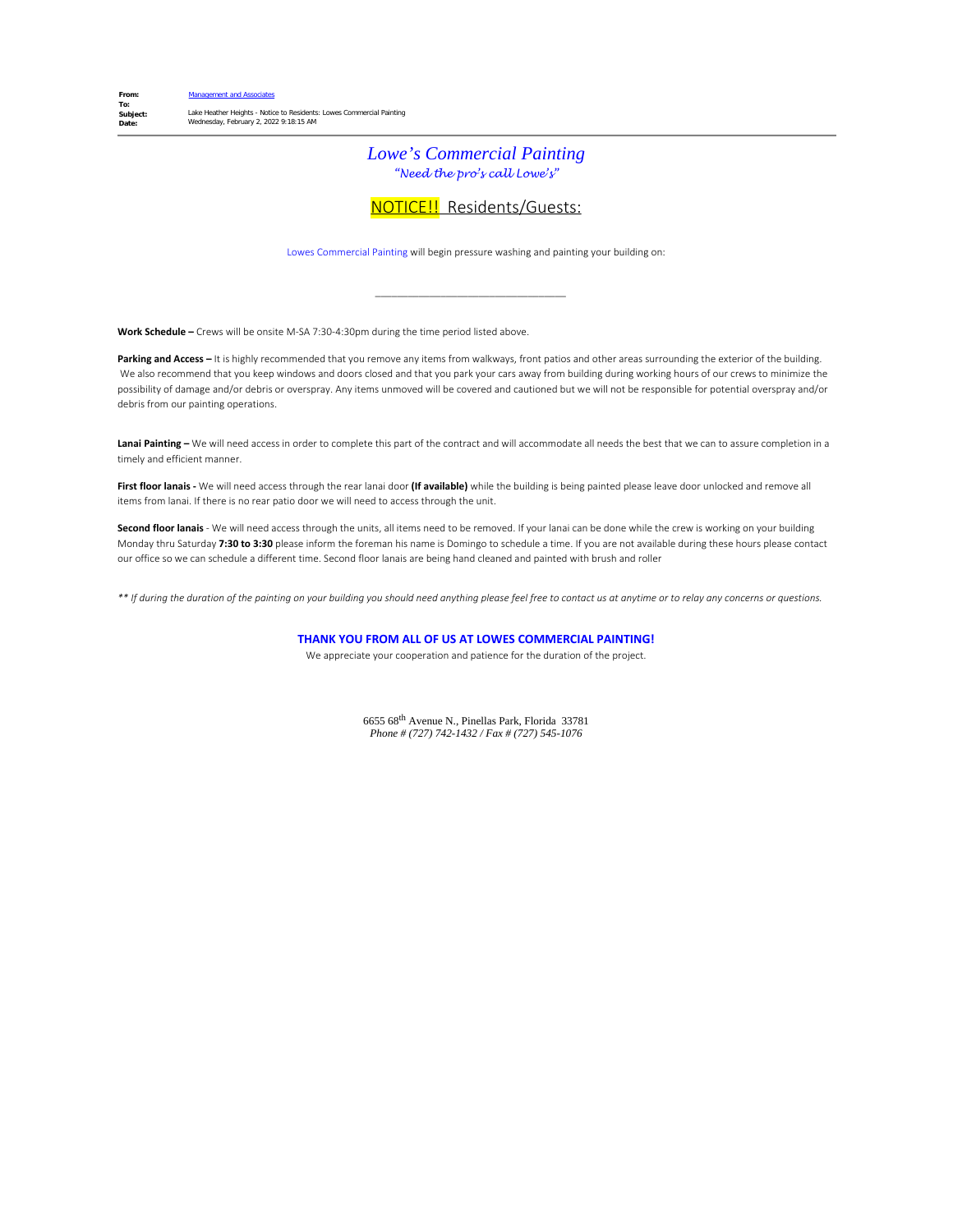## **Lake Heather Heights Paint Project Monday February 7, 2022**

- *Attention members please be advised the Lake Heather Heights paint project is set to start weather permitting Monday February 7th 2022 by Lowes Commercial Painting Company, the specifications were created by the paint decorating rep Joanne Geltman from PPG and approved by the board of directors.*
- *All personal items must be removed from the fronts of each unit and garden area as this is COMMON area and there should not be any items stored or left in the walkway areas as this is considered a trip hazard.*
- *Owners are only permitted to place personal items in /on their own lanai area.*
- *Items not removed will be disposed of by maintenance no later than Monday 2/7/22.*
- *The paint project will start with the painting of the association permitted wall, power washing will take place first all areas will be blown clean, power washed, mud dapper, bee nest, cobwebs, etc will be cleaned and all stucco prepped for paint project.*
- *Any stucco or repairs will be done during that time by the vendor.*
- *All walkway lanai storage closets should be free of items, nothing should be visible or in the way of the project.*
- *If you have a door mat please bring it in so it does not get wet while painters are power washing.*
- *Please remove all items from the lanai as nothing should be on the walls to ensure a clear area for the painters to paint the buildings.*
- *Storage closets, you will need to purge unwanted items debris or fire hazard items, not permitted No flammable or liquid items are permitted it the storage closets.*
- *Be conscious you are sharing the storage closet with others and you must CLEARLY mark your items with your name and unit number. If items are not clearly marked they will be considered unwanted or unclaimed and disposed of accordingly.*
- *Remove any objects planter pots, garden items in front of your unit as this is common area and nothing is permitted except uniform sod shrubs mulch, landscapers will not be responsible for items in the Condominium association common area.*

*Any questions please feel free to contact our office. Kim Hayes, LCAM 720 Brooker Creek Blvd #206 Oldsmar, Fl 34677 813-433-2019 - Phone*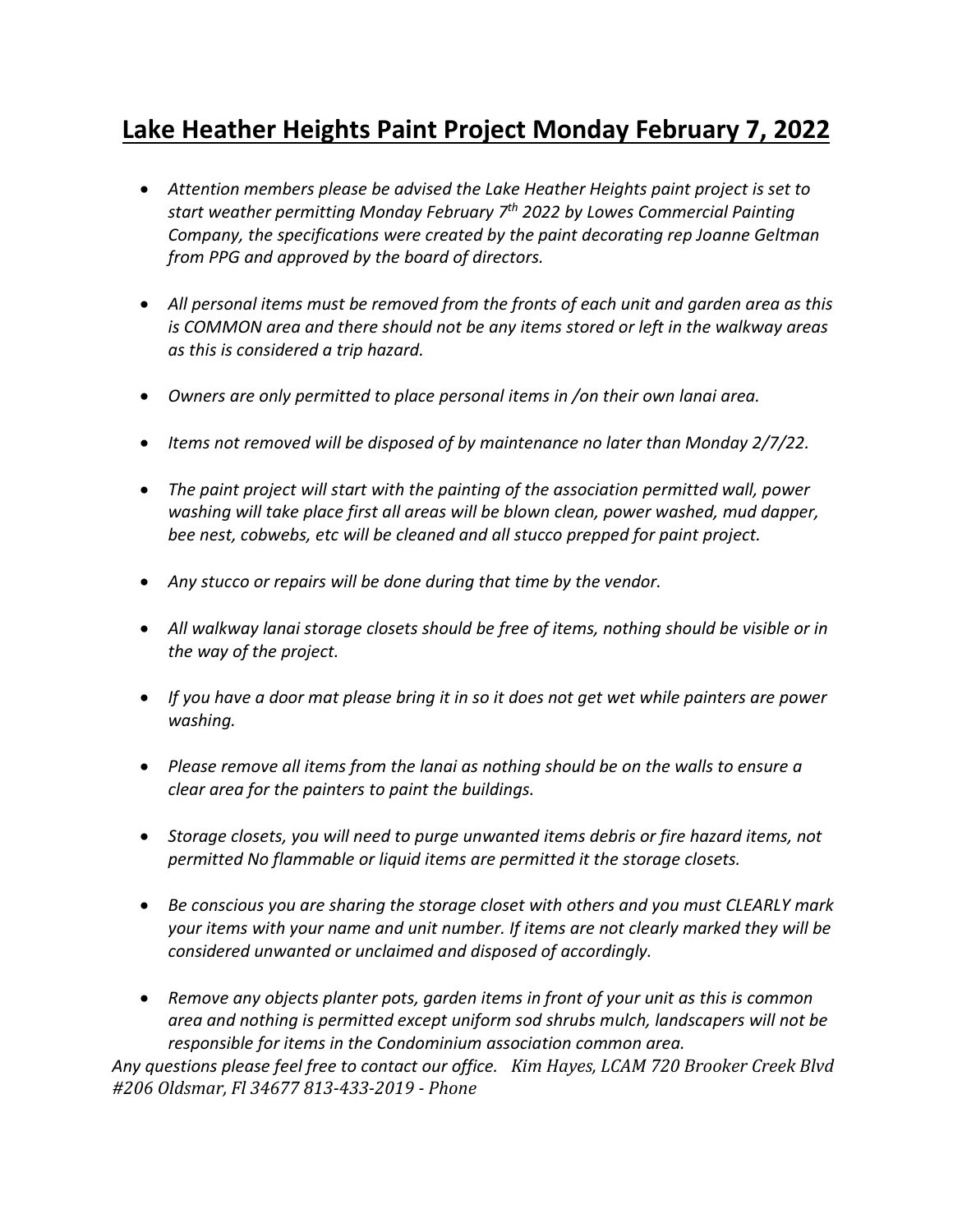

Computer monitors and printers vary in color interpretation.<br>Please consult a Voice of Color fan deck or paint chips to verify color.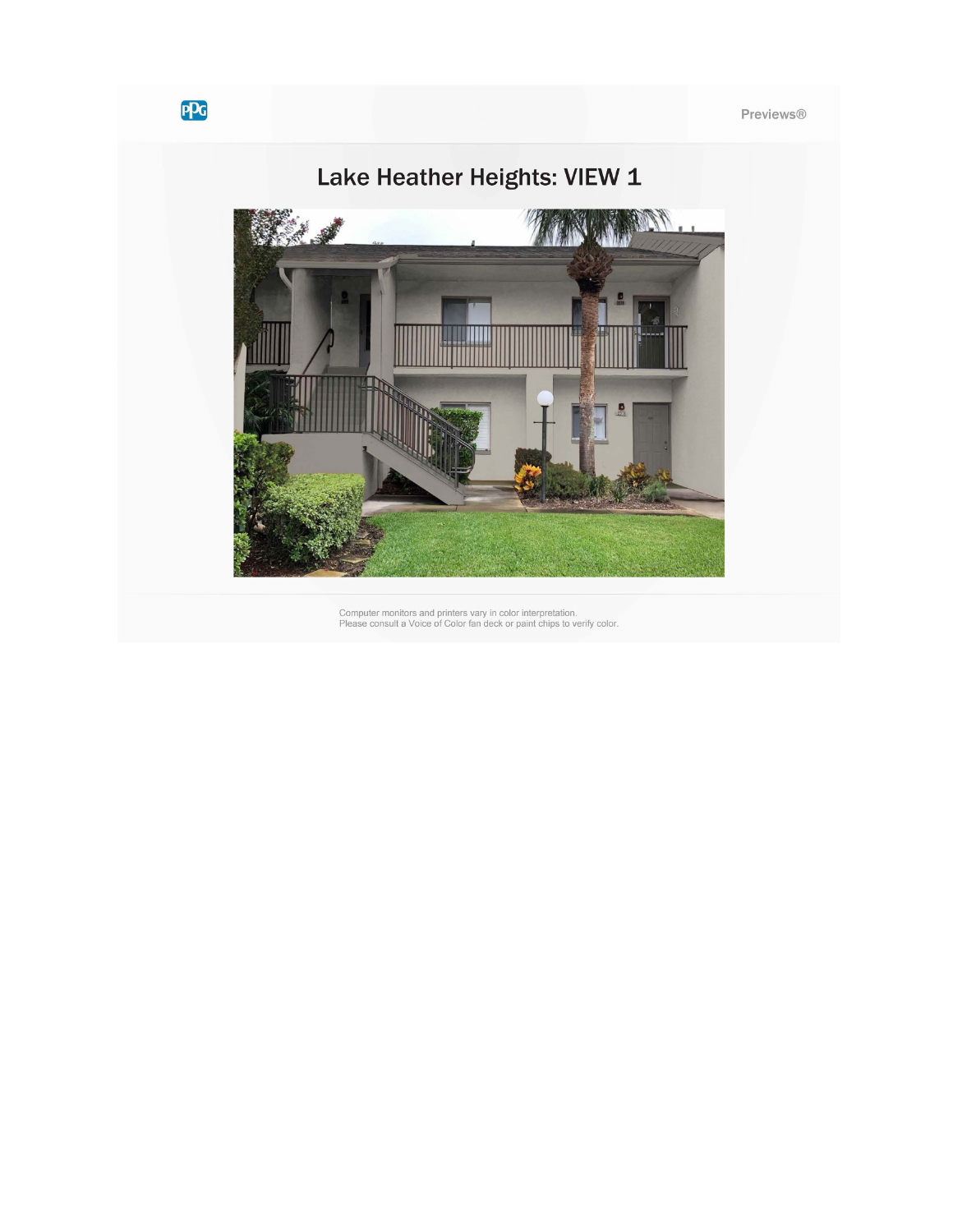**PPG** 

**GHOST WRITER** 

Previews®

# Lake Heather Heights: VIEW 1

PPG1007-3

PPG1007-5

Body 1 Body 3<br>Body 3<br>Body 4<br>Body 6 Ceiling

**LAZY AFTERNOON** 

Body 2 Body 5<br>Body 5<br>Downspout 1 Downspout 2<br>Stair Trim **Window Sill** 

PPG1007-6

Door 2 Door Trim 2 Fascia Gutter 1 Gutter 2 Siding Stair

**COOL CHARCOAL** 

Computer monitors and printers vary in color interpretation.<br>Please consult a Voice of Color fan deck or paint chips to verify color.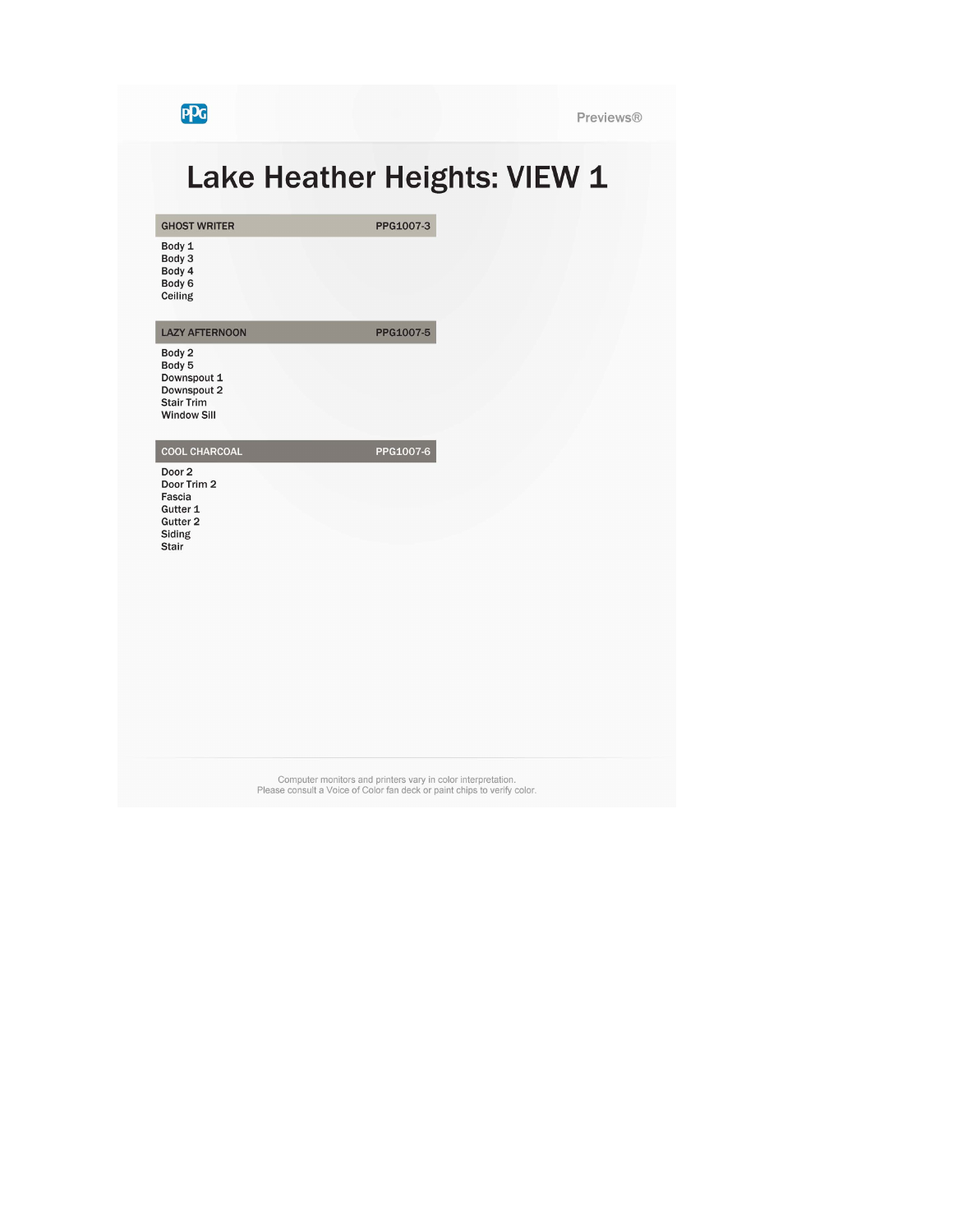Previews®

## Lake Heather Heights: VIEW 3



Computer monitors and printers vary in color interpretation.<br>Please consult a Voice of Color fan deck or paint chips to verify color.

PPG